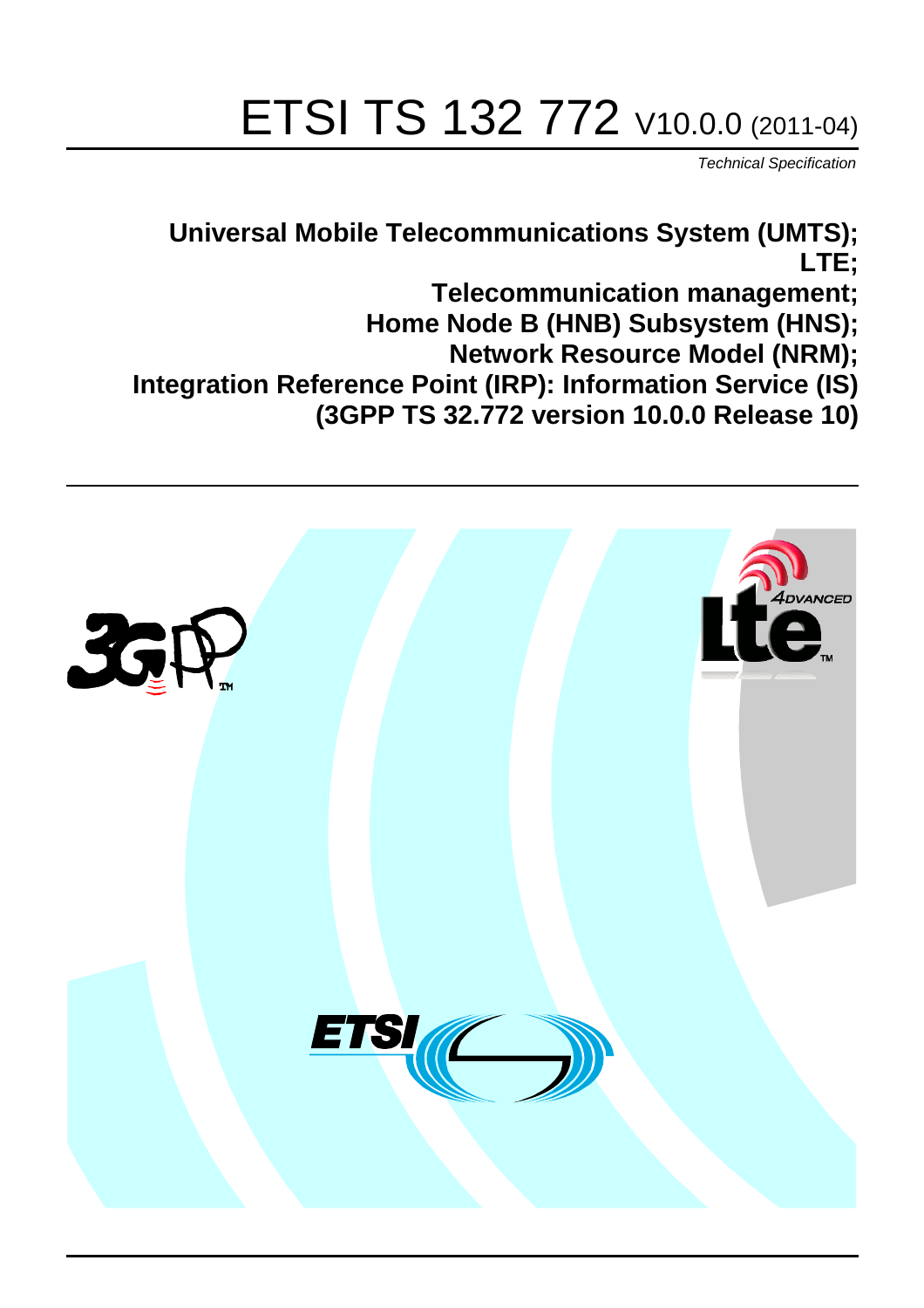Reference RTS/TSGS-0532772va00

> Keywords LTE, UMTS

#### *ETSI*

#### 650 Route des Lucioles F-06921 Sophia Antipolis Cedex - FRANCE

Tel.: +33 4 92 94 42 00 Fax: +33 4 93 65 47 16

Siret N° 348 623 562 00017 - NAF 742 C Association à but non lucratif enregistrée à la Sous-Préfecture de Grasse (06) N° 7803/88

#### *Important notice*

Individual copies of the present document can be downloaded from: [http://www.etsi.org](http://www.etsi.org/)

The present document may be made available in more than one electronic version or in print. In any case of existing or perceived difference in contents between such versions, the reference version is the Portable Document Format (PDF). In case of dispute, the reference shall be the printing on ETSI printers of the PDF version kept on a specific network drive within ETSI Secretariat.

Users of the present document should be aware that the document may be subject to revision or change of status. Information on the current status of this and other ETSI documents is available at <http://portal.etsi.org/tb/status/status.asp>

If you find errors in the present document, please send your comment to one of the following services: [http://portal.etsi.org/chaircor/ETSI\\_support.asp](http://portal.etsi.org/chaircor/ETSI_support.asp)

#### *Copyright Notification*

No part may be reproduced except as authorized by written permission. The copyright and the foregoing restriction extend to reproduction in all media.

> © European Telecommunications Standards Institute 2011. All rights reserved.

**DECT**TM, **PLUGTESTS**TM, **UMTS**TM, **TIPHON**TM, the TIPHON logo and the ETSI logo are Trade Marks of ETSI registered for the benefit of its Members.

**3GPP**TM is a Trade Mark of ETSI registered for the benefit of its Members and of the 3GPP Organizational Partners. **LTE**™ is a Trade Mark of ETSI currently being registered

for the benefit of its Members and of the 3GPP Organizational Partners.

**GSM**® and the GSM logo are Trade Marks registered and owned by the GSM Association.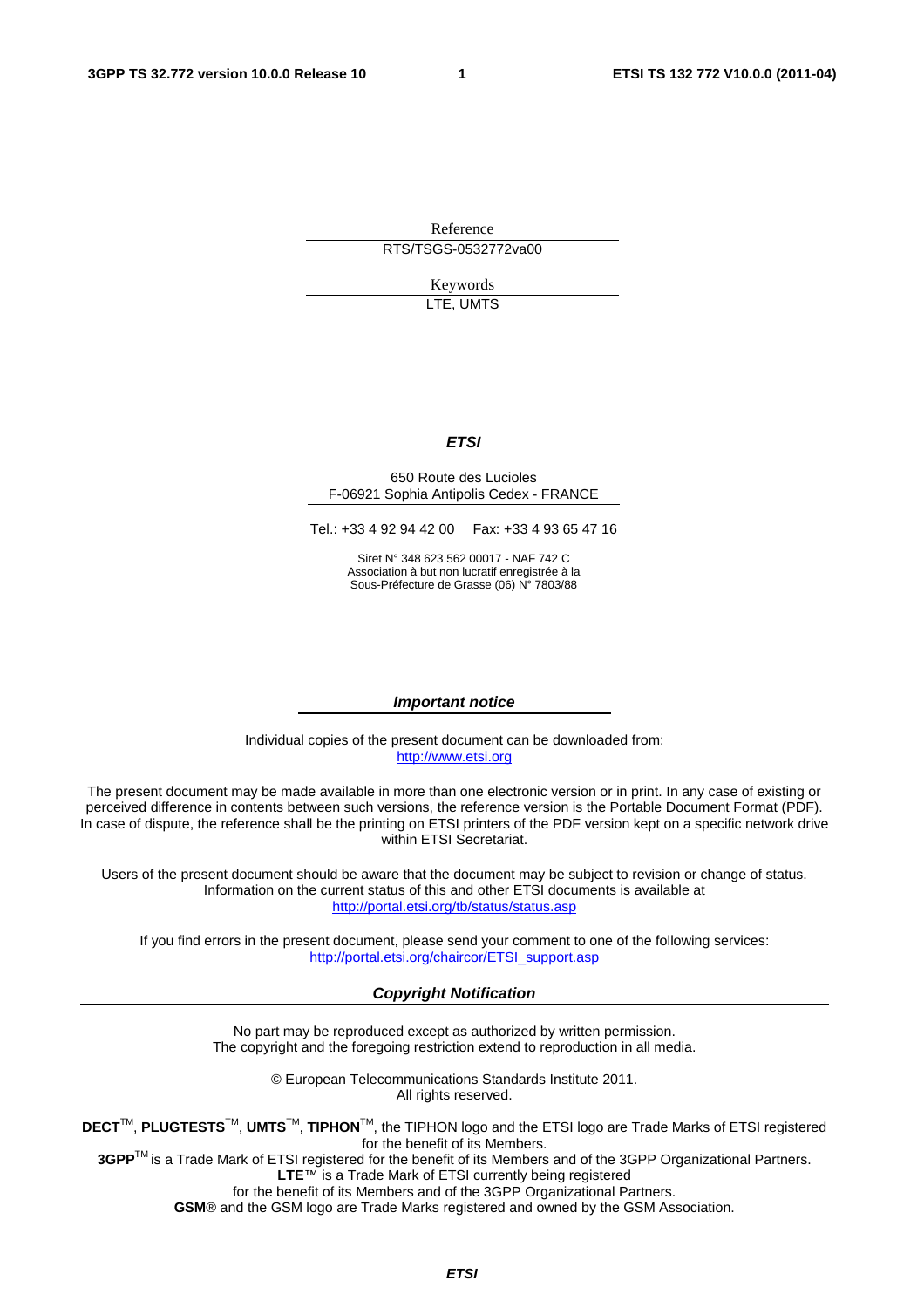# Intellectual Property Rights

IPRs essential or potentially essential to the present document may have been declared to ETSI. The information pertaining to these essential IPRs, if any, is publicly available for **ETSI members and non-members**, and can be found in ETSI SR 000 314: *"Intellectual Property Rights (IPRs); Essential, or potentially Essential, IPRs notified to ETSI in respect of ETSI standards"*, which is available from the ETSI Secretariat. Latest updates are available on the ETSI Web server [\(http://webapp.etsi.org/IPR/home.asp\)](http://webapp.etsi.org/IPR/home.asp).

Pursuant to the ETSI IPR Policy, no investigation, including IPR searches, has been carried out by ETSI. No guarantee can be given as to the existence of other IPRs not referenced in ETSI SR 000 314 (or the updates on the ETSI Web server) which are, or may be, or may become, essential to the present document.

# Foreword

This Technical Specification (TS) has been produced by ETSI 3rd Generation Partnership Project (3GPP).

The present document may refer to technical specifications or reports using their 3GPP identities, UMTS identities or GSM identities. These should be interpreted as being references to the corresponding ETSI deliverables.

The cross reference between GSM, UMTS, 3GPP and ETSI identities can be found under [http://webapp.etsi.org/key/queryform.asp.](http://webapp.etsi.org/key/queryform.asp)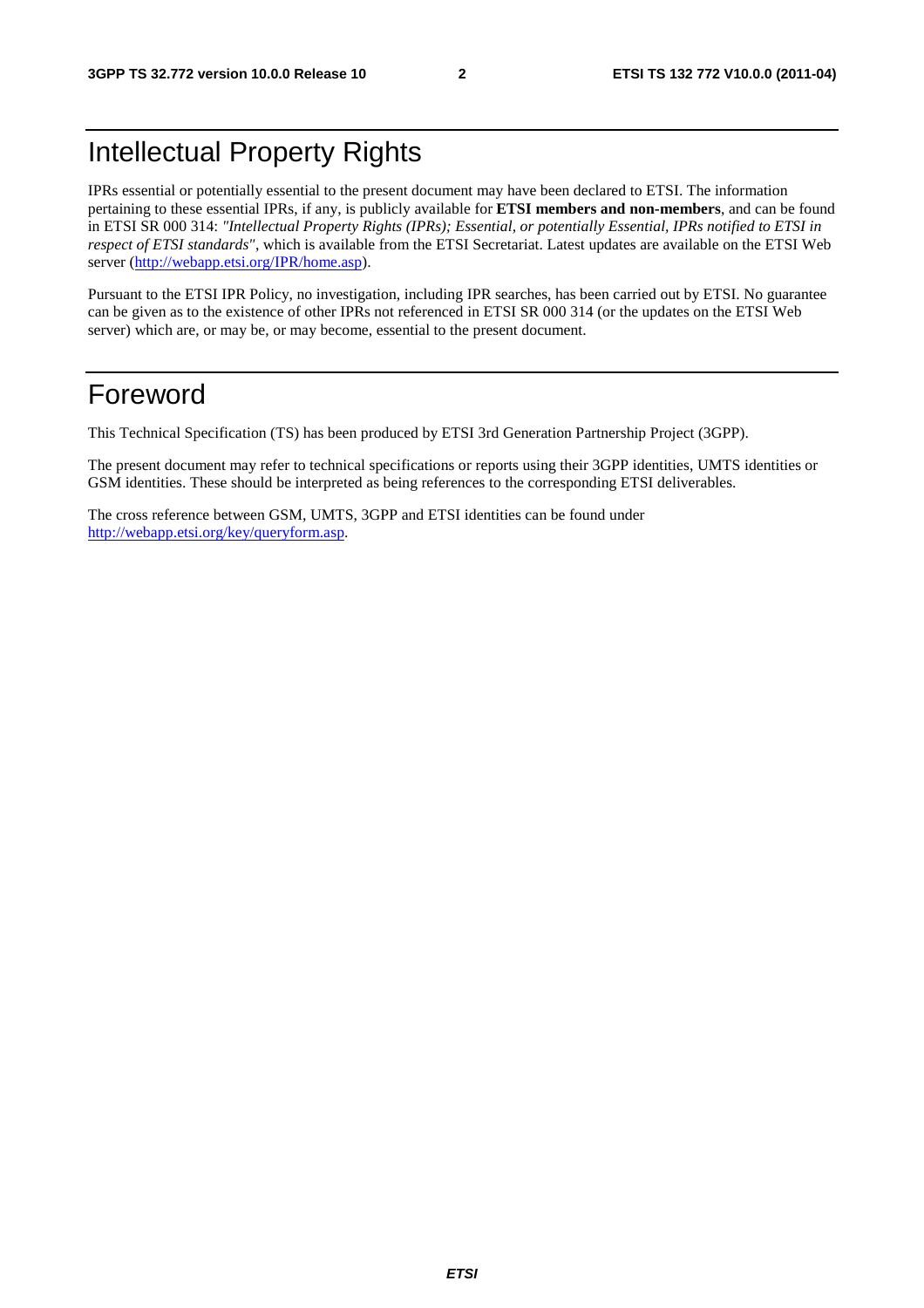$\mathbf{3}$ 

# Contents

| 1                  |  |
|--------------------|--|
| 2                  |  |
| 3                  |  |
| 3.1                |  |
| 3.2                |  |
| 4<br>4.1           |  |
|                    |  |
| 5                  |  |
| 6                  |  |
| 6.1                |  |
| 6.2                |  |
| 6.2.1<br>6.2.2     |  |
| 6.3                |  |
| 6.3.1              |  |
| 6.3.1.1            |  |
| 6.3.1.2            |  |
| 6.3.1.3            |  |
| 6.3.2              |  |
| 6.3.2.1            |  |
| 6.3.2.2            |  |
| 6.3.2.3            |  |
| 6.3.3              |  |
| 6.3.3.1            |  |
| 6.3.3.2            |  |
| 6.3.3.3            |  |
| 6.3.3.4            |  |
| 6.3.4              |  |
| 6.3.4.1            |  |
| 6.3.4.2            |  |
| 6.3.4.3            |  |
| 6.3.5              |  |
| 6.3.5.1            |  |
| 6.3.5.2            |  |
| 6.3.5.3            |  |
| 6.3.6              |  |
| 6.3.6.1            |  |
| 6.3.6.2            |  |
| 6.3.7              |  |
| 6.3.7.1            |  |
| 6.3.7.2<br>6.3.7.3 |  |
| 6.4                |  |
| 6.4.1              |  |
| 6.4.1.1            |  |
| 6.4.1.2            |  |
| 6.4.1.3            |  |
|                    |  |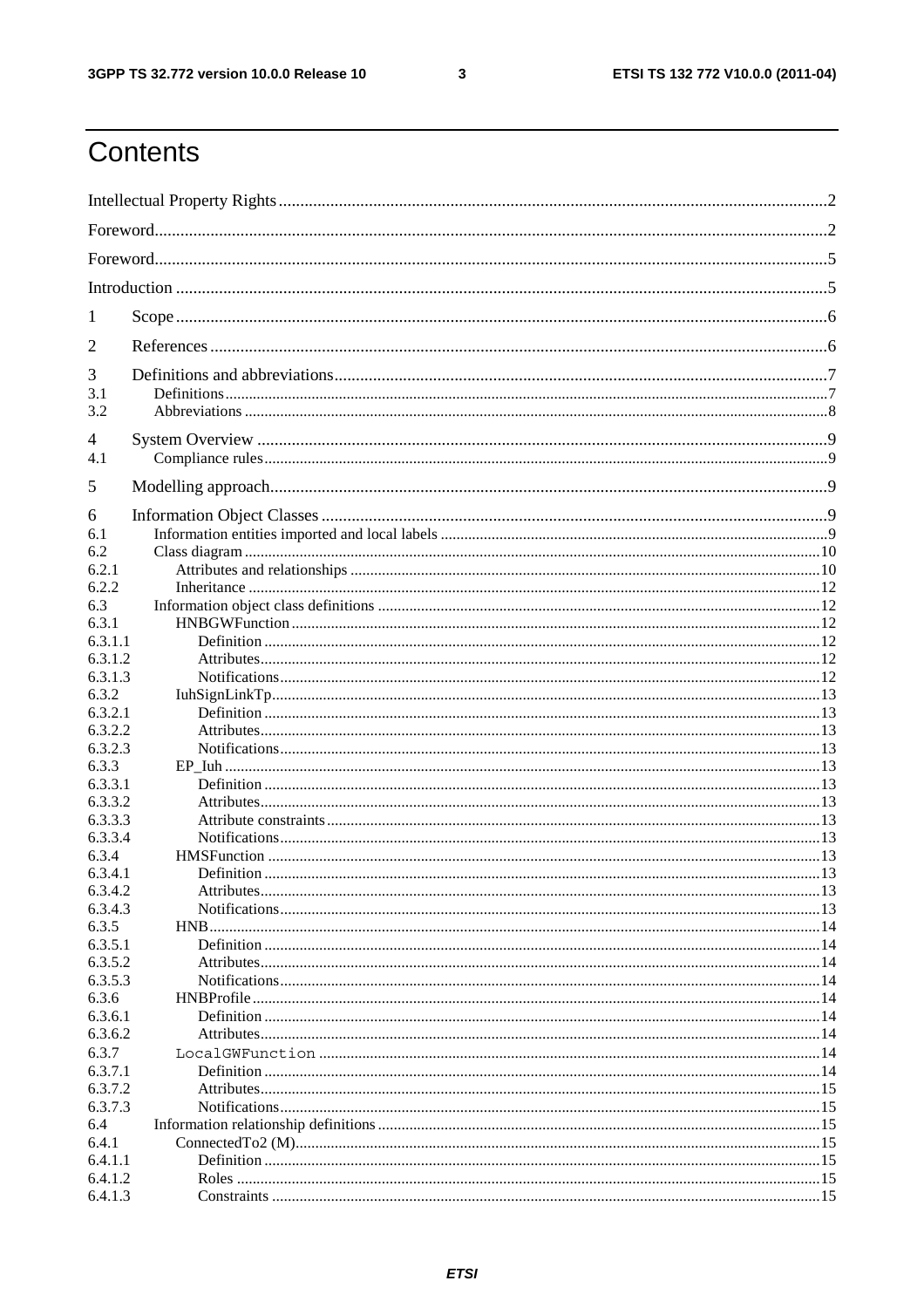#### $\overline{\mathbf{4}}$

| 6.4.2   |                               |  |
|---------|-------------------------------|--|
| 6.4.2.1 |                               |  |
| 6.4.2.2 |                               |  |
| 6.4.2.3 |                               |  |
| 6.4.3   |                               |  |
| 6.4.3.1 |                               |  |
| 6.4.3.2 |                               |  |
| 6.4.3.3 |                               |  |
| 6.4.4   |                               |  |
| 6.4.4.1 |                               |  |
| 6.4.4.2 |                               |  |
| 6.4.4.3 |                               |  |
| 6.5     |                               |  |
| 6.5.1   |                               |  |
| 6.5.2   |                               |  |
| 6.6     |                               |  |
|         | <b>Annex A (informative):</b> |  |
|         |                               |  |
|         |                               |  |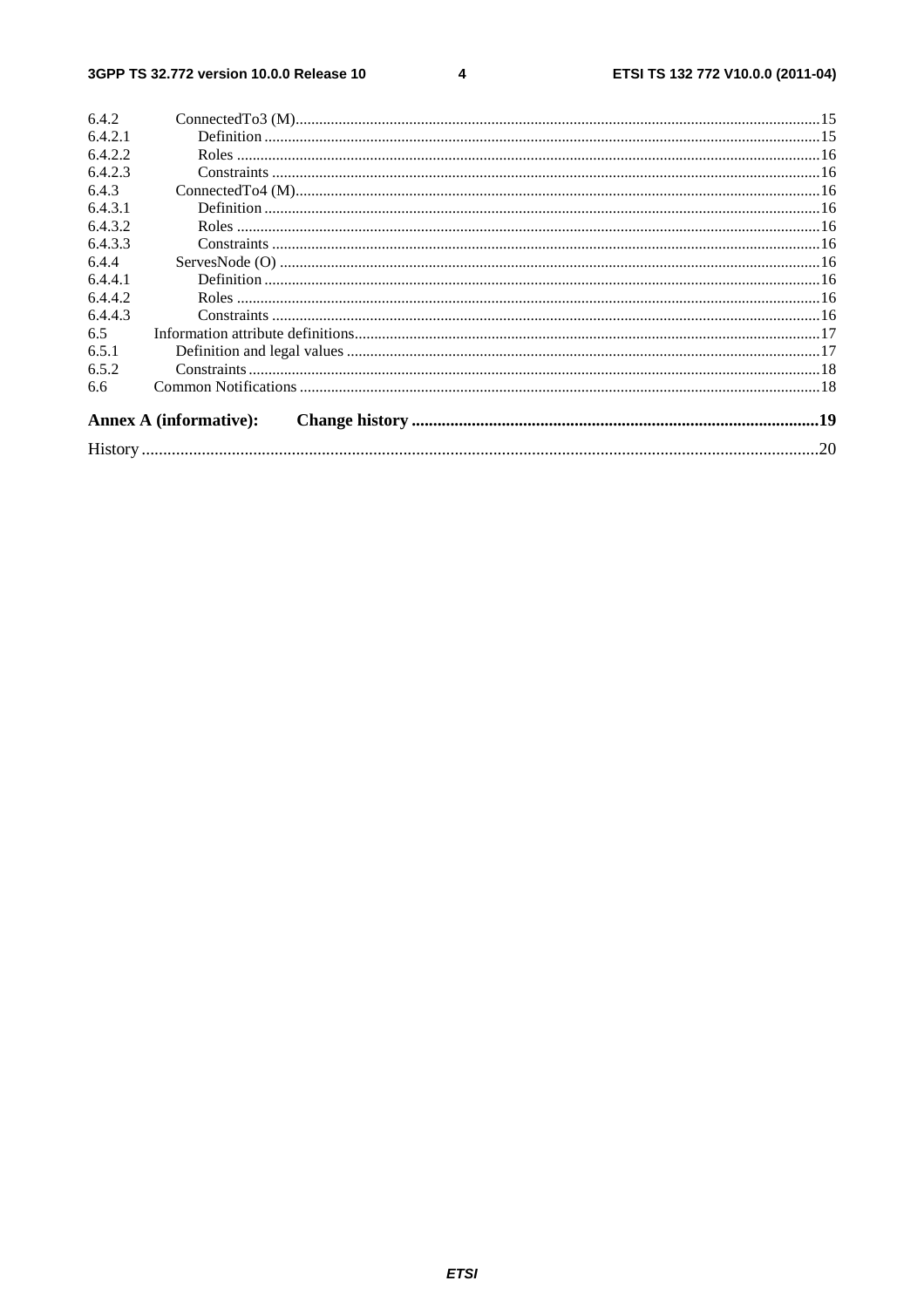# Foreword

This Technical Report has been produced by the  $3<sup>rd</sup>$  Generation Partnership Project (3GPP).

The contents of the present document are subject to continuing work within the TSG and may change following formal TSG approval. Should the TSG modify the contents of the present document, it will be re-released by the TSG with an identifying change of release date and an increase in version number as follows:

Version x.y.z

where:

- x the first digit:
	- 1 presented to TSG for information;
	- 2 presented to TSG for approval;
	- 3 or greater indicates TSG approved document under change control.
- y the second digit is incremented for all changes of substance, i.e. technical enhancements, corrections, updates, etc.
- z the third digit is incremented when editorial only changes have been incorporated in the document.

### Introduction

The present document is part of a TS-family covering the  $3<sup>rd</sup>$  Generation Partnership Project Technical Specification Group Services and System Aspects, Telecommunication Management; as identified below:

| 32.771: | Telecommunication management; Home Node B Subsystem (HNS) Network Resource Model<br>(NRM) Integration Reference Point (IRP): Requirements                                                           |
|---------|-----------------------------------------------------------------------------------------------------------------------------------------------------------------------------------------------------|
| 32.772: | Telecommunication management; Home Node B Subsystem (HNS) Network Resource Model<br>(NRM) Integration Reference Point (IRP): Information Service (IS)                                               |
| 32.773: | Telecommunication management; Home Node B Subsystem (HNS) Network Resource Model<br>(NRM) Integration Reference Point (IRP): Common Object Request Broker Architecture<br>(CORBA) Solution Set (SS) |
| 32.775: | Telecommunication management; Home Node B Subsystem (HNS) Network Resource Model<br>(NRM) Integration Reference Point (IRP): Bulk CM eXtensible Markup Language (XML) file<br>format definition     |

The present document is part of a set of specifications, which describe the requirements and information model necessary for the standardised Operation, Administration and Maintenance (OA&M) of a multi-vendor 3G-system.

Configuration Management (CM), in general, provides the operator with the ability to assure correct and effective operation of the 3G network as it evolves. CM actions have the objective to control and monitor the actual configuration on the Network Elements (NEs) and Network Resources (NRs), and they may be initiated by the operator or by functions in the Operations Systems (OSs) or NEs.

CM actions may be requested as part of an implementation programme (e.g. additions and deletions), as part of an optimization programme (e.g. modifications), and to maintain the overall Quality of Service (QoS). The CM actions are initiated either as single actions on single NEs of the 3G network, or as part of a complex procedure involving actions on many resources/objects in one or several NEs.

During the lifetime of a 3G network, its logical and physical configuration will undergo changes of varying degrees and frequencies in order to optimise the utilisation of the network resources. These changes will be executed through network configuration management activities and/or network engineering, see 3GPP TS 32.600 [5].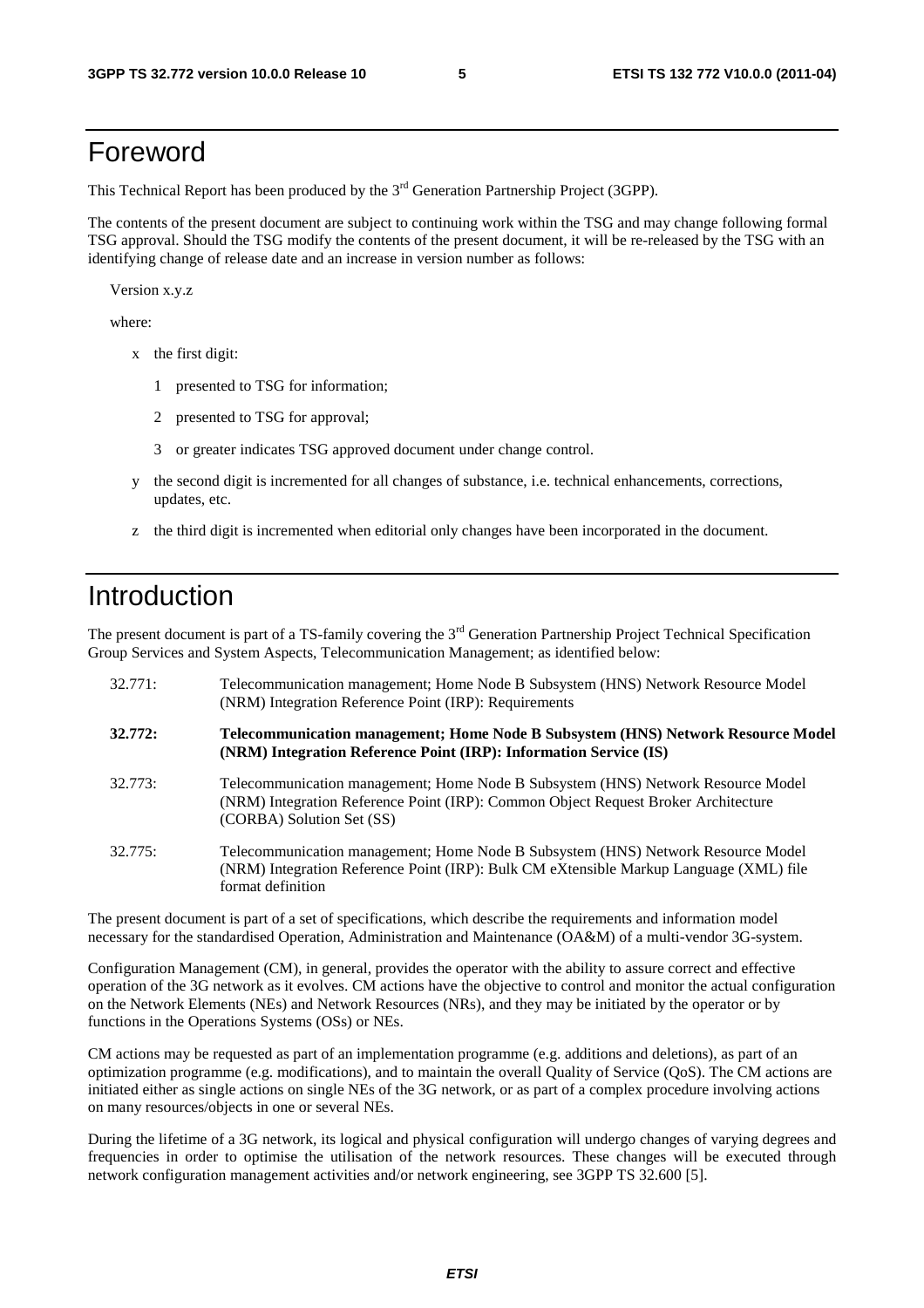# 1 Scope

The present document is an Integration Reference Point (IRP) named "Home Node B Subsystem (HNS) network resources IRP ", through which an 'IRPAgent' (typically an Element Manager or Network Element) can communicate Configuration Management information to one or several 'IRPManagers' (typically Network Managers) concerning HNS resources.

The present document specifies the protocol neutral HNS Network Resources IRP: Network Resource Model. It reuses relevant parts of the generic NRM in 3GPP TS 32.622 [6], either by direct reuse or sub-classing, and in addition to that defines HNS specific Information Object Classes.

In order to access the information defined by this NRM, an IRP IS is needed, such as the Basic CM IRP IS (3GPP TS 32.602 [7]) or the Bulk CM IRP IS (3GPP TS 32.612 [8]). However, which IS that is applicable is outside the scope of the present document.

The present document (NRM specification) is related to the IS in 3GPP TS 32.672 [9]

# 2 References

The following documents contain provisions which, through reference in this text, constitute provisions of the present document.

- References are either specific (identified by date of publication, edition number, version number, etc.) or non-specific.
- For a specific reference, subsequent revisions do not apply.
- For a non-specific reference, the latest version applies. In the case of a reference to a 3GPP document (including a GSM document), a non-specific reference implicitly refers to the latest version of that document *in the same Release as the present document*.
- [1] 3GPP TR 21.905: "Vocabulary for 3GPP Specifications".
- [2] 3GPP TS 32.101: "Telecommunication management; Principles and high level requirements".
- [3] 3GPP TS 32.102: "Telecommunication management; Architecture".
- [4] 3GPP TS 25.467: " Technical Specification Group Radio Access Network (UTRAN); UTRAN Architecture for 3G HNB".
- [5] 3GPP TS 32.600: "Telecommunication management; Configuration Management (CM); Concept and high-level requirements".
- [6] 3GPP TS 32.622: "Telecommunication management; Configuration Management (CM); Generic network resources Integration Reference Point (IRP): Network Resource Model (NRM)".
- [7] 3GPP TS 32.602: "Telecommunication management; Configuration Management (CM); Basic Configuration Management Integration Reference Point (IRP): Information Service (IS)".
- [8] 3GPP TS 32.612: "Telecommunication management; Configuration Management (CM); Bulk CM Integration Reference Point (IRP): Information Service (IS)".
- [9] Void.
- [10] 3GPP TS 32.632: "Telecommunication management; Configuration Management (CM); Core network resources Integration Reference Point (IRP): Network Resource Model (NRM)"
- [11] 3GPP TS 32.300: "Telecommunication management; Configuration Management (CM); Name convention for Managed Objects"
- [12] 3GPP TS 23.002: "Network Architecture".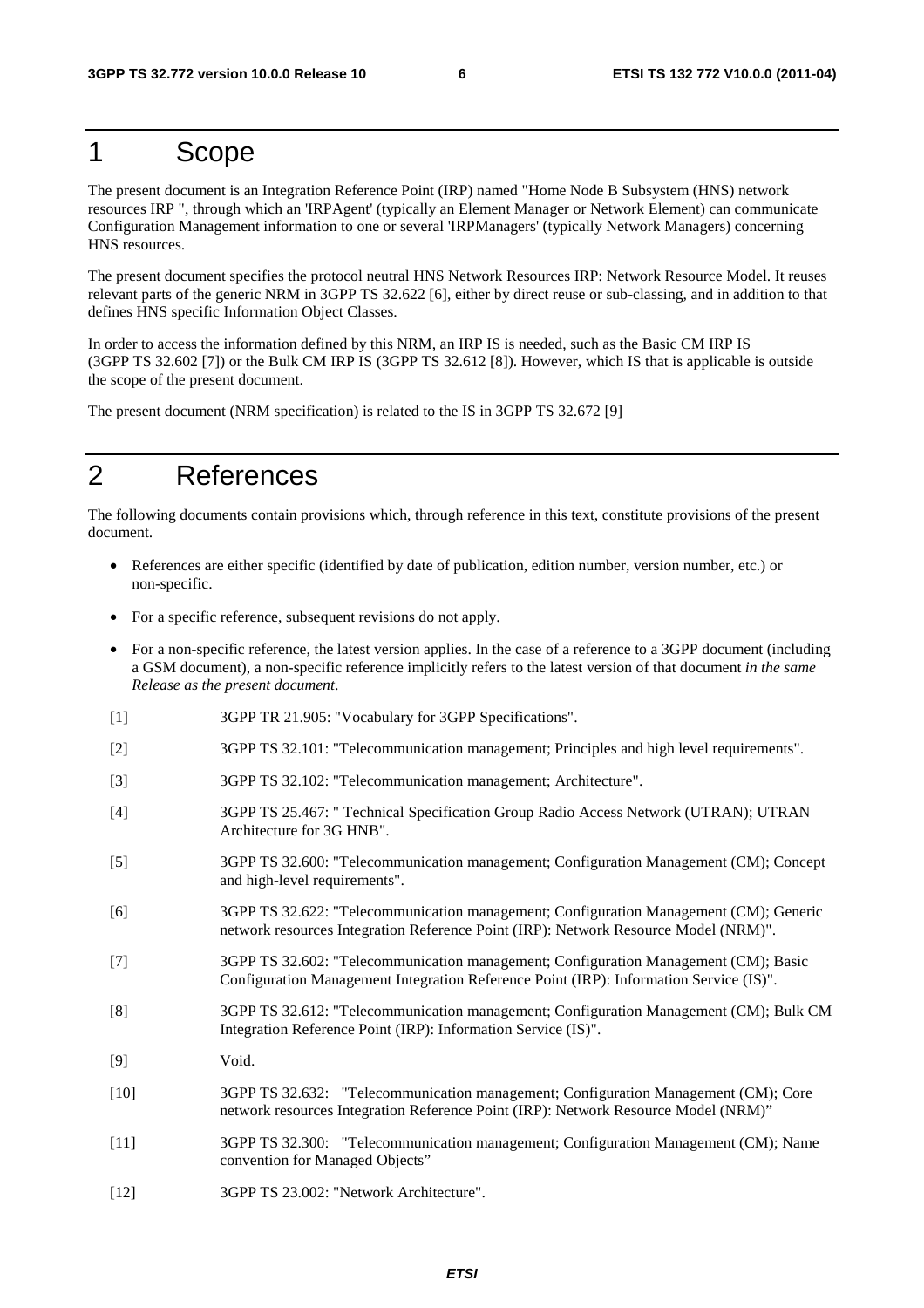| $[13]$ |  | 3GPP TS 25.413: "UTRAN Iu interface RANAP signalling". |  |  |
|--------|--|--------------------------------------------------------|--|--|
|--------|--|--------------------------------------------------------|--|--|

- [14] IETF RFC 4293: "SNMPv2 Management Information Base for the Internet Protocol using SMIv2".
- [15] IETF RFC3873: "Stream Control Transmission Protocol (SCTP) Management Information Base (MIB)".
- [16] 3GPP TS 32.583: "Home Node B (HNB) Operations, Administration, Maintenance and Provisioning (OAM&P); Procedure flows for Type 1 Interface HNB to HNB Management System (HMS)"
- [17] 3GPP TS 23.002: "Technical Specification Group Services and Systems Aspects; Network architecture"
- [18] 3GPP TS 22.220: "Service requirements for Home Node B (HNB) and Home eNode B (HeNB)"
- [19] 3GPP TS 32.111-2: "Telecommunication management; Fault Management; Part 2: Alarm Integration Reference Point (IRP): Information Service (IS)".
- [20] 3GPP TS 23.060: "General Packet Radio Service (GPRS); Service description;Stage 2".
- [21] 3GPP TS 23.401 "General Packet Radio Service (GPRS) enhancements for Evolved Universal Terrestrial Radio Access Network (E-UTRAN) access".

# 3 Definitions and abbreviations

### 3.1 Definitions

For the purposes of the present document, the following terms and definitions apply. For terms and definitions not found here, please refer to 3GPP TS 32.101 [2], 3GPP TS 32.102 [3] and 3GPP TS 32.600 [5].

**Association:** In general it is used to model relationships between Managed Objects. Associations can be implemented in several ways, such as:

- (1) name bindings;
- (2) reference attributes; and
- (3) association objects.

This IRP stipulates that containment associations shall be expressed through name bindings, but it does not stipulate the implementation for other types of associations as a general rule. These are specified as separate entities in the object models (UML diagrams).

**Managed Element (ME):** an instance of the Information Object Class ManagedElement defined in 3GPP TS 32.622 [6].

**Managed Object (MO):** in the context of the present document, a Managed Object (MO) is a software object that encapsulates the manageable characteristics and behaviour of a particular Network Resource. The MO is instance of a MO class defined in a MIM/NRM. This class, called **Information Object Class (IOC)** has *attributes* that provide information used to characterize the objects that belong to the class (the term "attribute" is taken from TMN and corresponds to a "property" according to CIM). Furthermore, the IOC can have *operations* that represent the behaviour relevant for that class (the term "operation" is taken from TMN and corresponds to a "method" according to CIM). The IOC may support the emission of *notifications* that provide information about an event occurrence within a network resource.

**Management Information Model (MIM):** also referred to as NRM - see the definition below.

**Network Resource Model (NRM):** a model representing the actual managed telecommunications network resources that a System is providing through the subject IRP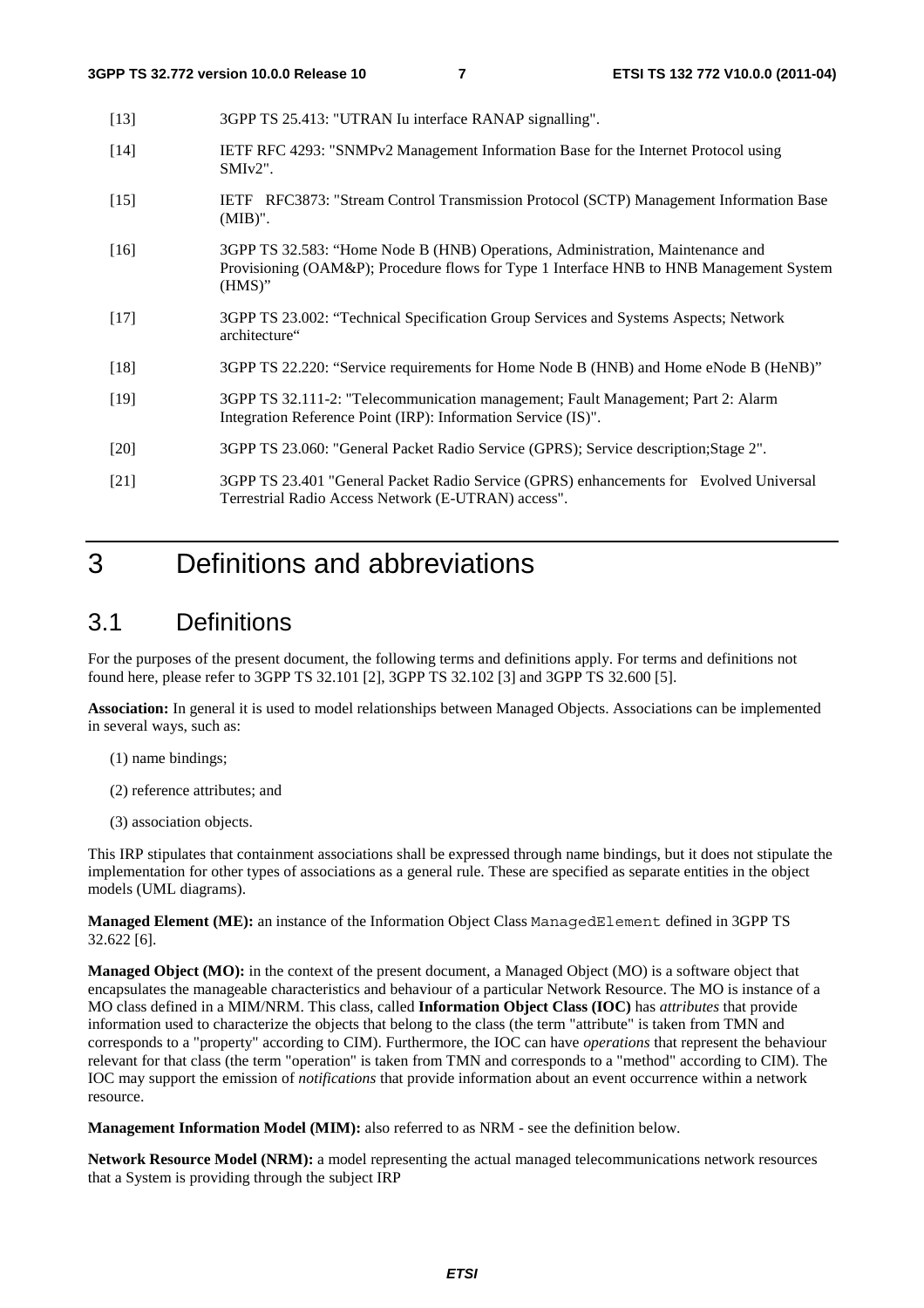An NRM identifies and describes IOCs, their associations, attributes and operations. The NRM is also referred to as "MIM" (see above), which originates from the ITU-T TMN.

**Home Node B Management System (HMS):** See TS 32.583 [16].

**HNB GW:** See TS 25.467 [4].

**Home Node B Subsystem (HNS):** See TS 23.002 [17].

# 3.2 Abbreviations

For the purposes of the present document, the following abbreviations apply:

| DN           | Distinguished Name                         |
|--------------|--------------------------------------------|
| <b>GW</b>    | Gateway                                    |
| <b>HNB</b>   | Home Node B                                |
| <b>HNS</b>   | Home Node B Subsystem                      |
| <b>IOCs</b>  | <b>Information Object Classes</b>          |
| <b>IRP</b>   | <b>Integration Reference Point</b>         |
| МE           | <b>Managed Element</b>                     |
| <b>NRM</b>   | <b>Network Resource Model</b>              |
| <b>UTRAN</b> | Universal Terrestrial Radio Access Network |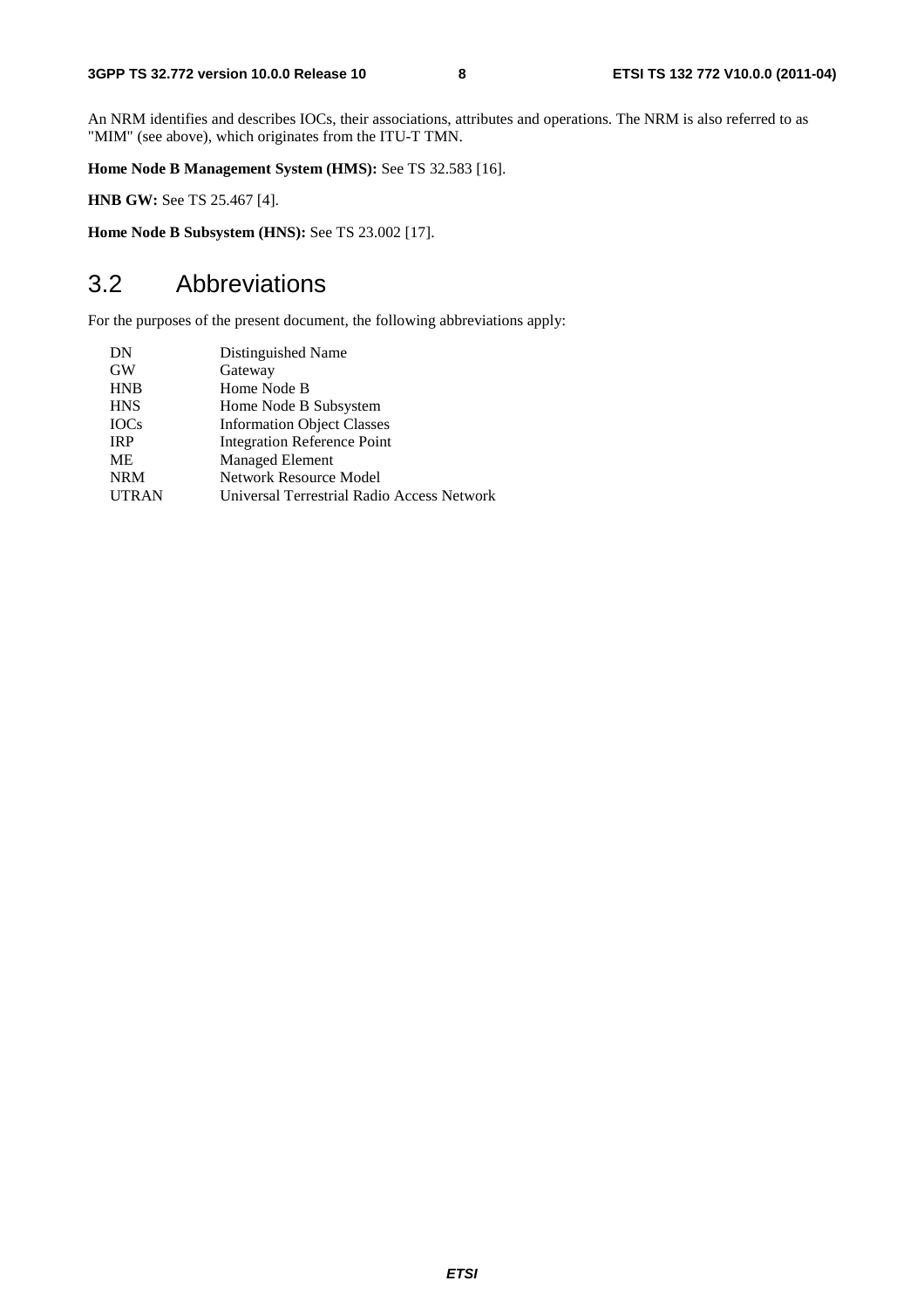# 4 System Overview

### 4.1 Compliance rules

The following defines the meaning of Mandatory and Optional IOC attributes and associations between IOCs, in Solution Sets to the IRP defined by the present document:

- The IRPManager shall support all mandatory attributes/associations. The IRPManager shall be prepared to receive information related to mandatory as well as optional attributes/associations without failure; however the IRPManager does not have to support handling of the optional attributes/associations.
- The IRPAgent shall support all mandatory attributes/associations. It may support optional attributes/associations.

An IRPAgent that incorporates vendor-specific extensions shall support normal communication with a 3GPP SA5-compliant IRPManager with respect to all Mandatory and Optional information object classes, attributes and associations without requiring the IRPManager to have any knowledge of the extensions.

Given that

- rules for vendor-specific extensions remain to be fully specified, and
- many scenarios under which IRPManager and IRPAgent interwork may exist,

It is recognised that the IRPManager, even though it is not required to have knowledge of vendor-specific extensions, may be required to be implemented with an awareness that extensions can exist and behave accordingly.

# 5 Modelling approach

The modelling approach adopted and used in this IRP is described in TS 32.622 [6].

6 Information Object Classes

# 6.1 Information entities imported and local labels

| Label reference                          | <b>Local label</b> |
|------------------------------------------|--------------------|
| 3GPP TS 32.622 [6], IOC, ManagedElement  | ManagedElement     |
| 3GPP TS 32.622 [6], IOC, ManagedFunction | ManagedFunction    |
| 3GPP TS 32.622 [6], IOC, Management Node | ManagementNode     |
| 3GPP TS 32.622 [6], IOC, Subnetwork      | Subnetwork         |
| 3GPP TS 32.622 [6], IOC, Top             | Top                |
| 3GPP TS 32.622 [6], IOC, VsDataContainer | VsDataContainer    |
| 3GPP TS 32.632 [10], IOC, IupsLink       | IupsLink           |
| 3GPP TS 32.632 [10], IOC, IucsLink       | IucsLink           |
| 3GPP TS 32.632 [10], IOC, IubcLink       | IubcLink           |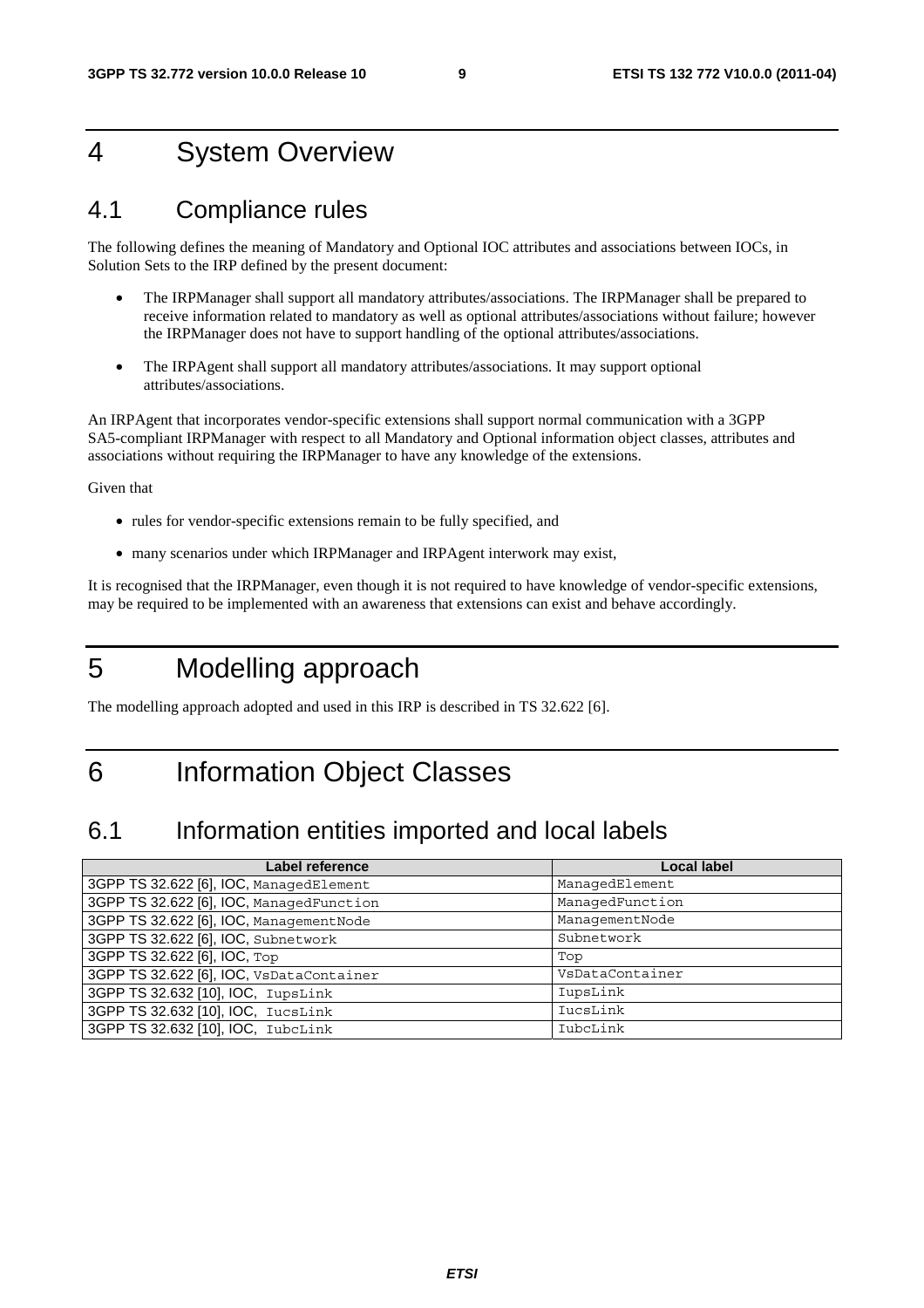# 6.2 Class diagram

### 6.2.1 Attributes and relationships



NOTE 1: The listed cardinality numbers, in particular the use of cardinality number zero, do not represent transient states. The transient state is considered an inherent property of all IOC instances and therefore there is no need to represent them by individual IOC cardinality numbers.

#### **Figure1: Containment/Naming and Association diagram**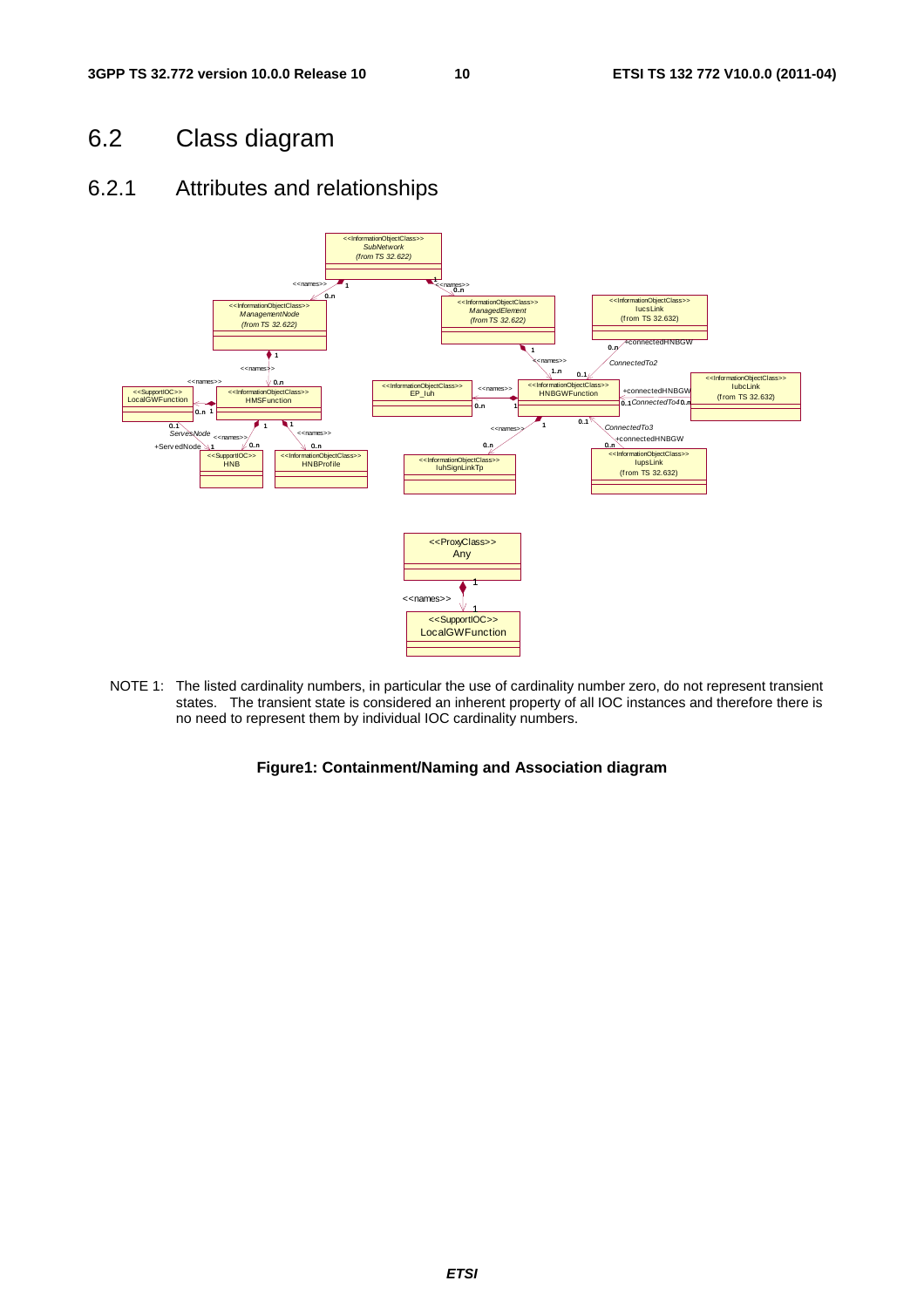

- NOTE 1: The listed cardinality numbers, in particular the use of cardinality number zero, do not represent transient states. The transient state is considered an inherent property of all IOC instances and therefore there is no need to represent them by individual IOC cardinality numbers.
- NOTE 2: Each instance of the VsDataContainer shall only be contained under one IOC. The VsDataContainer can be contained under IOCs defined in other NRMs.

#### **Figure 2: VsDataContainer Containment/Naming and Association**

The VsDataContainer is only used for the Bulk CM IRP.

Each IOC is identified with a Distinguished Name (DN) according to 3GPP TS 32.300 [11] that expresses its containment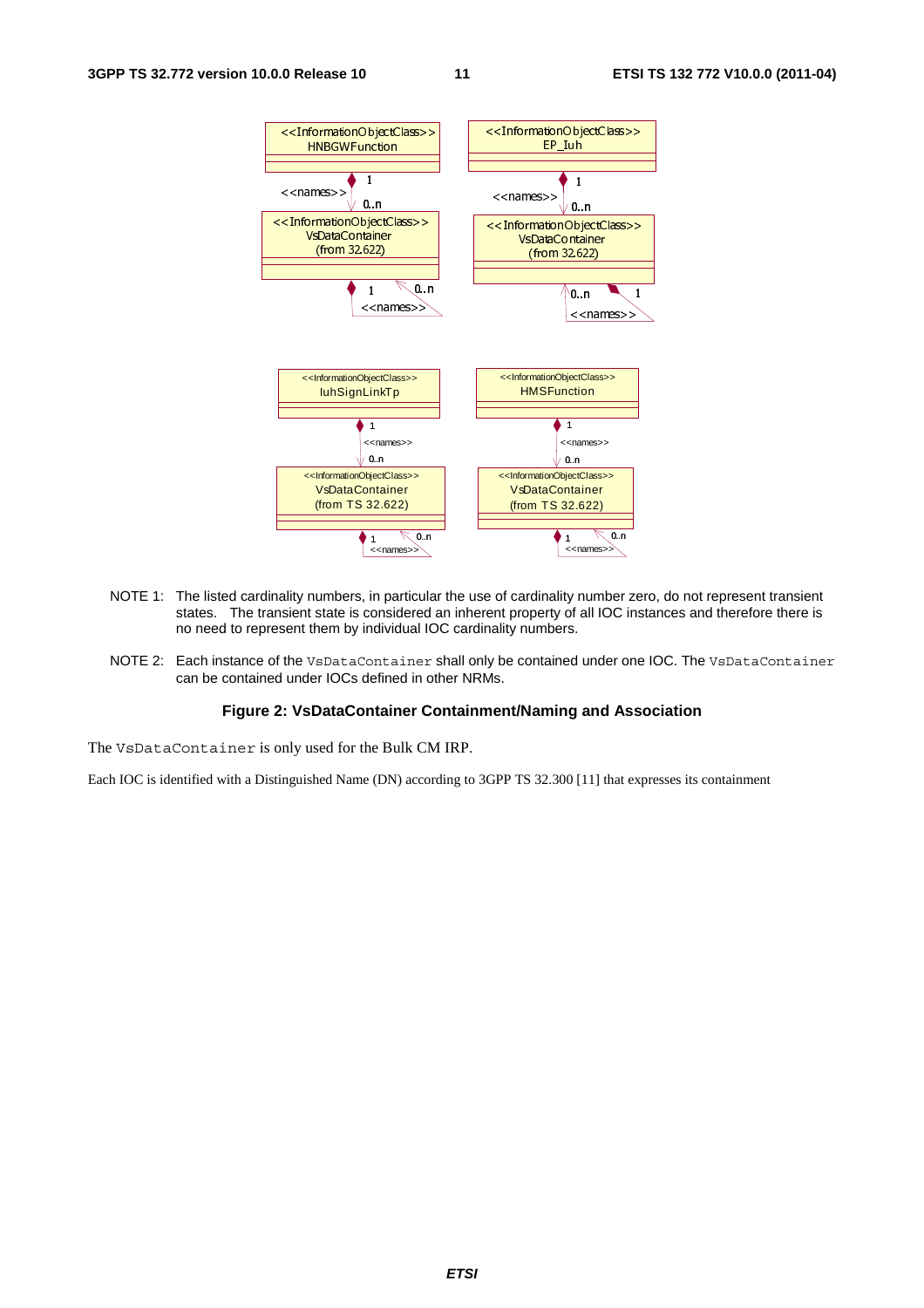### 6.2.2 Inheritance

This clause depicts the inheritance relationships that exist between IOCs.



#### **Figure 3: Inheritance Hierarchy**

NOTE: IuhSignLinkTp is a special definition for the signalling of the EP-Iuh, and these two IOC inherit from EP-RP.

### 6.3 Information object class definitions

### 6.3.1 HNBGWFunction

#### 6.3.1.1 Definition

This IOC represents HNB GW functionality. For more information about the HNB GW, see 3GPP TS 25.467[4].

#### 6.3.1.2 Attributes

#### **Attributes of HNBGWFunction**

| <b>Attribute name</b> | <b>Support Qualifier</b> | <b>Read Qualifier</b> | <b>Write Qualifier</b> |
|-----------------------|--------------------------|-----------------------|------------------------|
| id                    |                          |                       |                        |
| hnbGwId               |                          |                       |                        |
| iPConfigInfo          |                          |                       |                        |
| maxNbrHNBRegistered   |                          |                       |                        |
| maxPacketCapability   |                          |                       |                        |

#### 6.3.1.3 Notifications

See clause 6.6 Alarm and configuration notifications.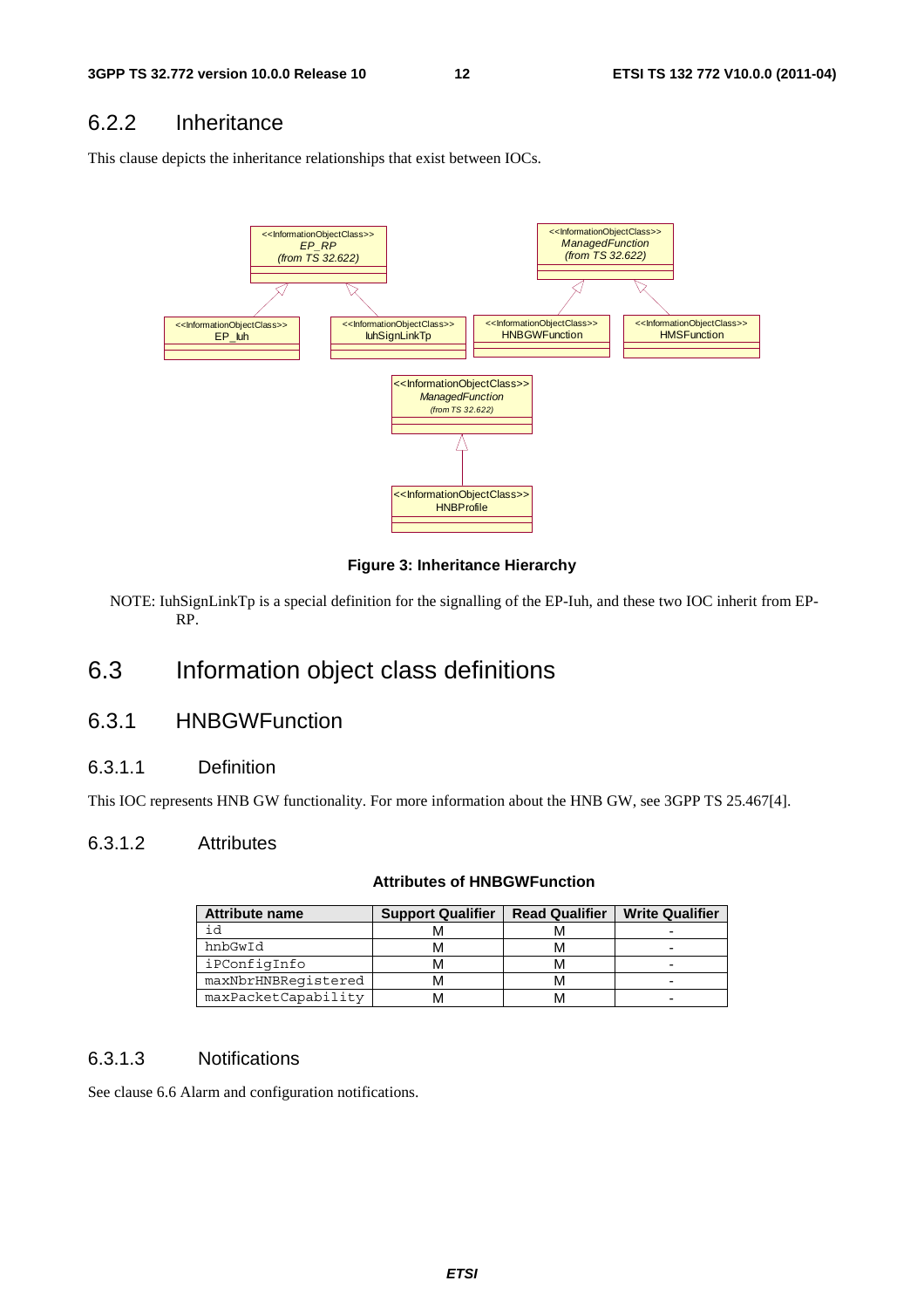### 6.3.2 IuhSignLinkTp

#### 6.3.2.1 Definition

This IOC represents a signaling link on the Iuh interface and inherits from EP-RP.

#### 6.3.2.2 Attributes

#### **Attributes of IuhSignLinkTp**

| Attribute name      | <b>Support Qualifier</b> | Read Qualifier   Write Qualifier |   |
|---------------------|--------------------------|----------------------------------|---|
| sctpAssocLocalAddr  |                          |                                  |   |
| sctpAssocRemoteAddr | м                        |                                  | - |

#### 6.3.2.3 Notifications

See clause 6.6 Alarm and configuration notifications.

### 6.3.3 EP\_Iuh

#### 6.3.3.1 Definition

This IOC represents an end point of the Iuh interface. It inherits from EP-RP. For more information Iu-h interface, see 3GPP TS 25.467[4].

#### 6.3.3.2 Attributes

#### **Attributes of EP\_Iuh**

| <b>Attribute name</b> | Support Qualifier   Read Qualifier   Write Qualifier |    |
|-----------------------|------------------------------------------------------|----|
| l farEndNEIPAddr      |                                                      | СM |

#### 6.3.3.3 Attribute constraints

| <b>Name</b>      | <b>Definition</b>                                                   |
|------------------|---------------------------------------------------------------------|
| Condition for    | The EP_luh object belongs to the different Domain Manager as the NE |
| farEndNEIPAddr's | pointed by the farEndNelpAddr attribute.                            |
| write qualifier  |                                                                     |

#### 6.3.3.4 Notifications

See clause 6.6 Alarm and configuration notifications.

#### 6.3.4 HMSFunction

#### 6.3.4.1 Definition

This IOC represents HMS functionality. For more information about HMS, see 3GPP TS 32.583 [16].

#### 6.3.4.2 Attributes

There are no attributes (other than those inherited).

#### 6.3.4.3 Notifications

There are no Notifications (other than those inherited).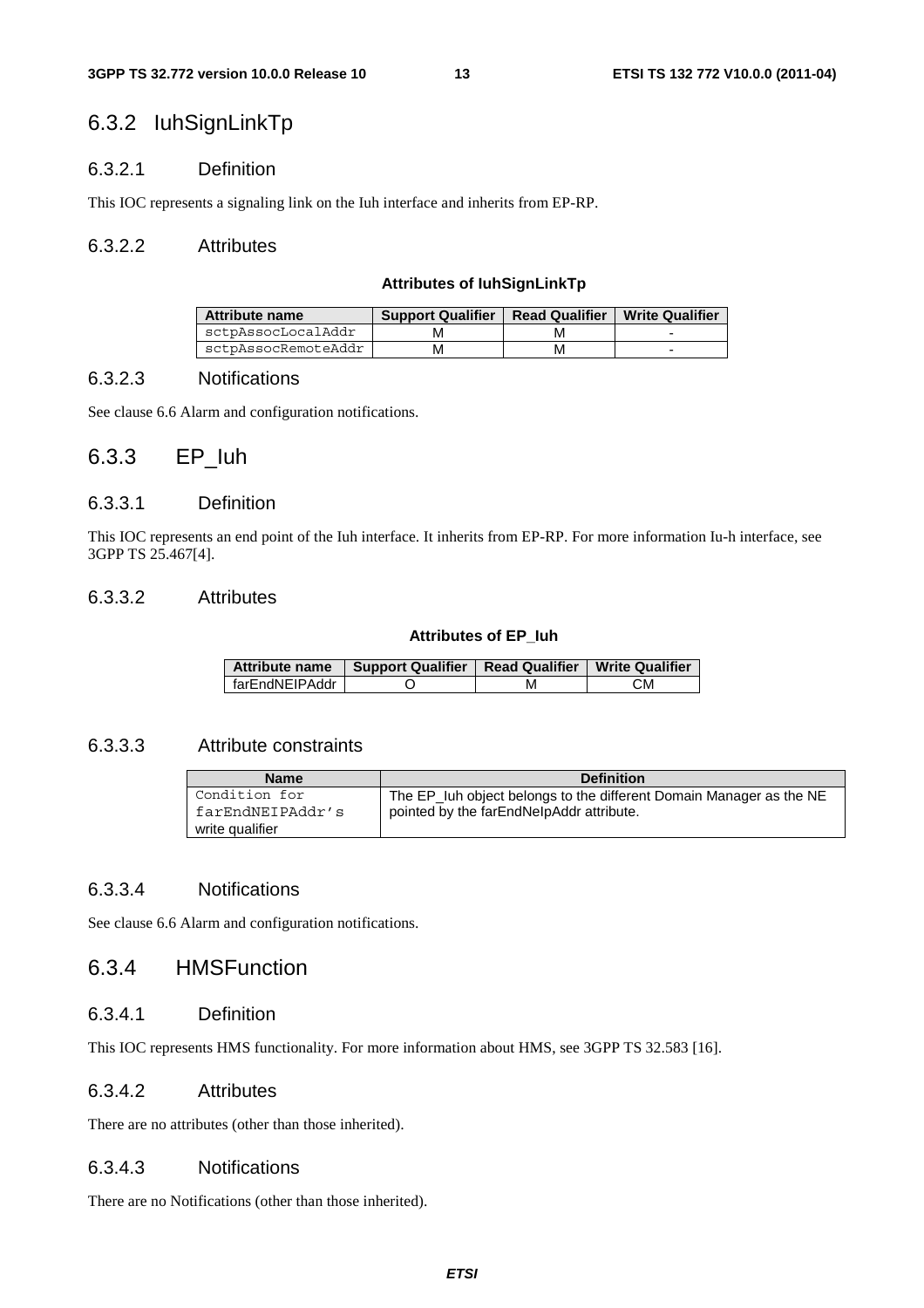### 6.3.5 HNB

#### 6.3.5.1 Definition

This SupportIOC represents HNB functionality. For more information about the HNB, see 3GPP TS 25.467 [4]. For definition of HNB, see 3GPP TS 22.220 [18].

The Home NodeB, represented by the <<SupportIOC>> HNB, has registered itself with one node represented by HMSFunction.

#### 6.3.5.2 Attributes

#### **Attributes of HNB**

|      | Attribute name   Support Qualifier   Read Qualifier   Write Qualifier |    |   |
|------|-----------------------------------------------------------------------|----|---|
| ਾਂ ਰ | IV.                                                                   | -- | - |

#### 6.3.5.3 Notifications

| <b>Name</b>           | Qualifier                             | <b>Notes</b> |
|-----------------------|---------------------------------------|--------------|
| notifyAckStateChanged | See Alarm IRP (3GPP TS 32.111-2 [19]) |              |
| notifyChangedAlarm    | See Alarm IRP (3GPP TS 32.111-2 [19]) |              |
| notifyClearedAlarm    | See Alarm IRP (3GPP TS 32.111-2 [19]) |              |
| notifyNewAlarm        | See Alarm IRP (3GPP TS 32.111-2 [19]) |              |

#### 6.3.6 HNBProfile

#### 6.3.6.1 Definition

The HNBProfile is a representation of information that a) identifies a specific set of HNB devices and b) the related configuration parameters (and their values) that are required to be configured in those identified HNB devices during HNB registration procedure.

It contains userLabel, an attribute inherited from ManagedFunction. This is a user friendly label assigned by operator. Examples can be "VIP configuration", "Gold Tier configuration", "device vendor XYZ software version 3.4", "camel", etc

Editor Note: The userLabel is called configurationKind in previous documents such as in S5-093276 E pCR H(e)NB Profile handling.)

#### 6.3.6.2 Attributes

#### **Attributes of HNBProfile**

| <b>Attribute name</b> | <b>Support Qualifier</b> | <b>Read Qualifier</b> | <b>Write Qualifier</b> |  |
|-----------------------|--------------------------|-----------------------|------------------------|--|
|                       | M                        | M                     | --                     |  |
| confiquration         | м                        | M                     | --                     |  |
| criterion             |                          | м                     | --                     |  |

### 6.3.7 LocalGWFunction

#### 6.3.7.1 Definition

This SupportIOC represents local Gateway functionality. For more information about the local getway, see 3GPP TS 23.060 [20] and 3GPP TS 23.401[21].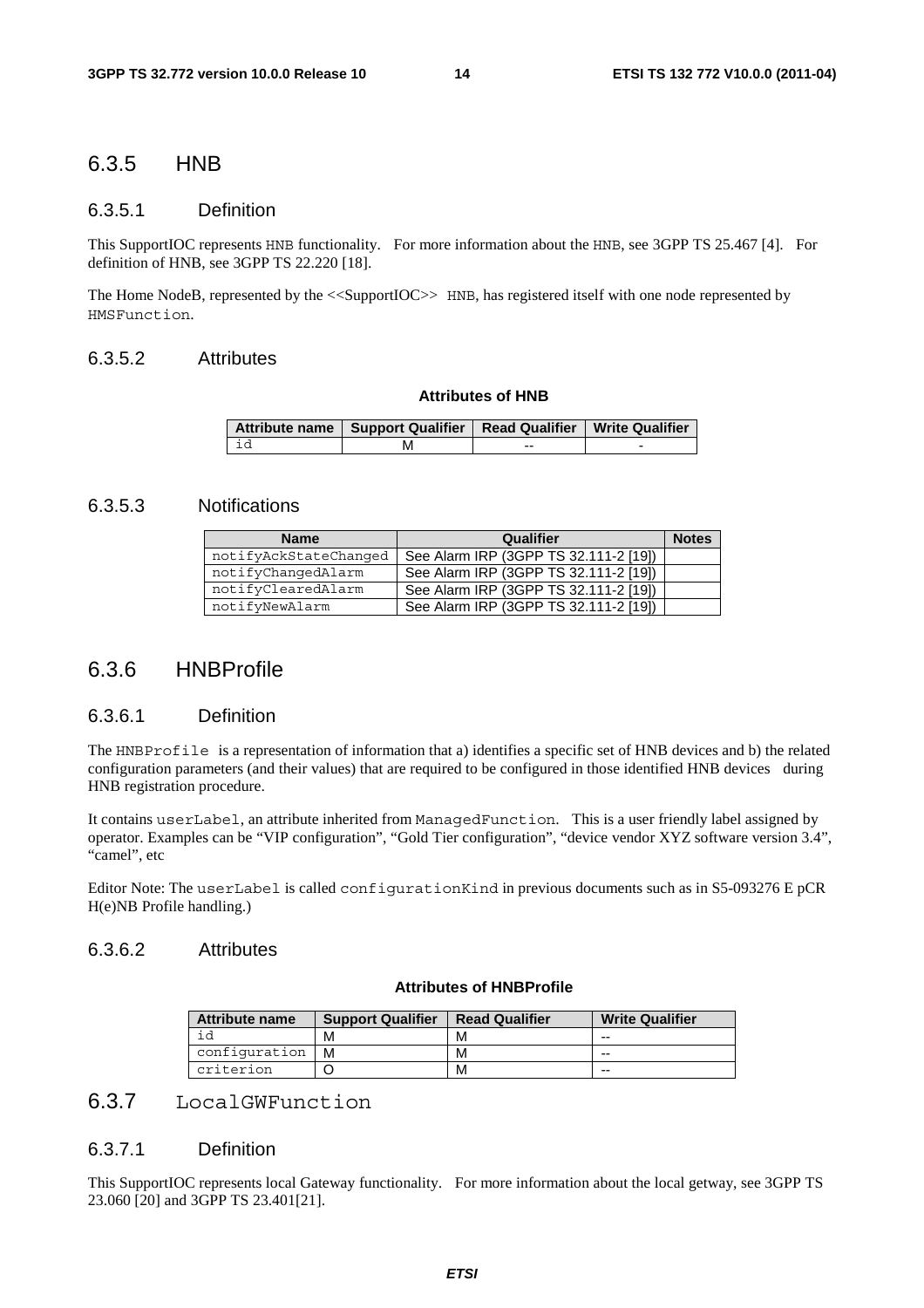The Local Gateway, represented by the <<SupportIOC>> LocalGWFunction, has registered itself with one node represented by HMSFunction.

#### 6.3.7.2 Attributes

#### **Attributes of LocalGWFunction**

| <b>Attribute name</b> | <b>Support Qualifier</b> | <b>Read Qualifier</b> | <b>Write Qualifier</b> |  |  |
|-----------------------|--------------------------|-----------------------|------------------------|--|--|
| i d                   |                          | --                    |                        |  |  |
| iPAddr                |                          | --                    |                        |  |  |
| collocationFlag       |                          | --                    |                        |  |  |
| servedNode            |                          | --                    |                        |  |  |

#### 6.3.7.3 Notifications

| <b>Name</b>           | Qualifier                             | <b>Notes</b> |
|-----------------------|---------------------------------------|--------------|
| notifyAckStateChanged | See Alarm IRP (3GPP TS 32.111-2 [19]) |              |
| notifyChangedAlarm    | See Alarm IRP (3GPP TS 32.111-2 [19]) |              |
| notifyClearedAlarm    | See Alarm IRP (3GPP TS 32.111-2 [19]) |              |
| notifyNewAlarm        | See Alarm IRP (3GPP TS 32.111-2 [19]) |              |

### 6.4 Information relationship definitions

### 6.4.1 ConnectedTo2 (M)

#### 6.4.1.1 Definition

This represents a uni-directional relation between the Iucslink and HNBGWFunction. The role of the relation shall be mapped to a reference attribute of the IOC.

#### 6.4.1.2 Roles

| <b>Name</b>   | <b>Definition</b>                                                                     |
|---------------|---------------------------------------------------------------------------------------|
| IucsLink-     | This role (when present) represents IOC Iucslink capability to identify one connected |
| HNBGWFunction | HNBGWFunction. When present, it shall contain one HNBGWFunction DN.                   |

#### 6.4.1.3 Constraints

| <b>Name</b><br>me | $D = 0.11112$<br>--- |
|-------------------|----------------------|
| $\sim$            |                      |

### 6.4.2 ConnectedTo3 (M)

#### 6.4.2.1 Definition

This represents a uni-directional relation between the Iupslink and HNBGWFunction. The role of the relation shall be mapped to a reference attribute of the IOC.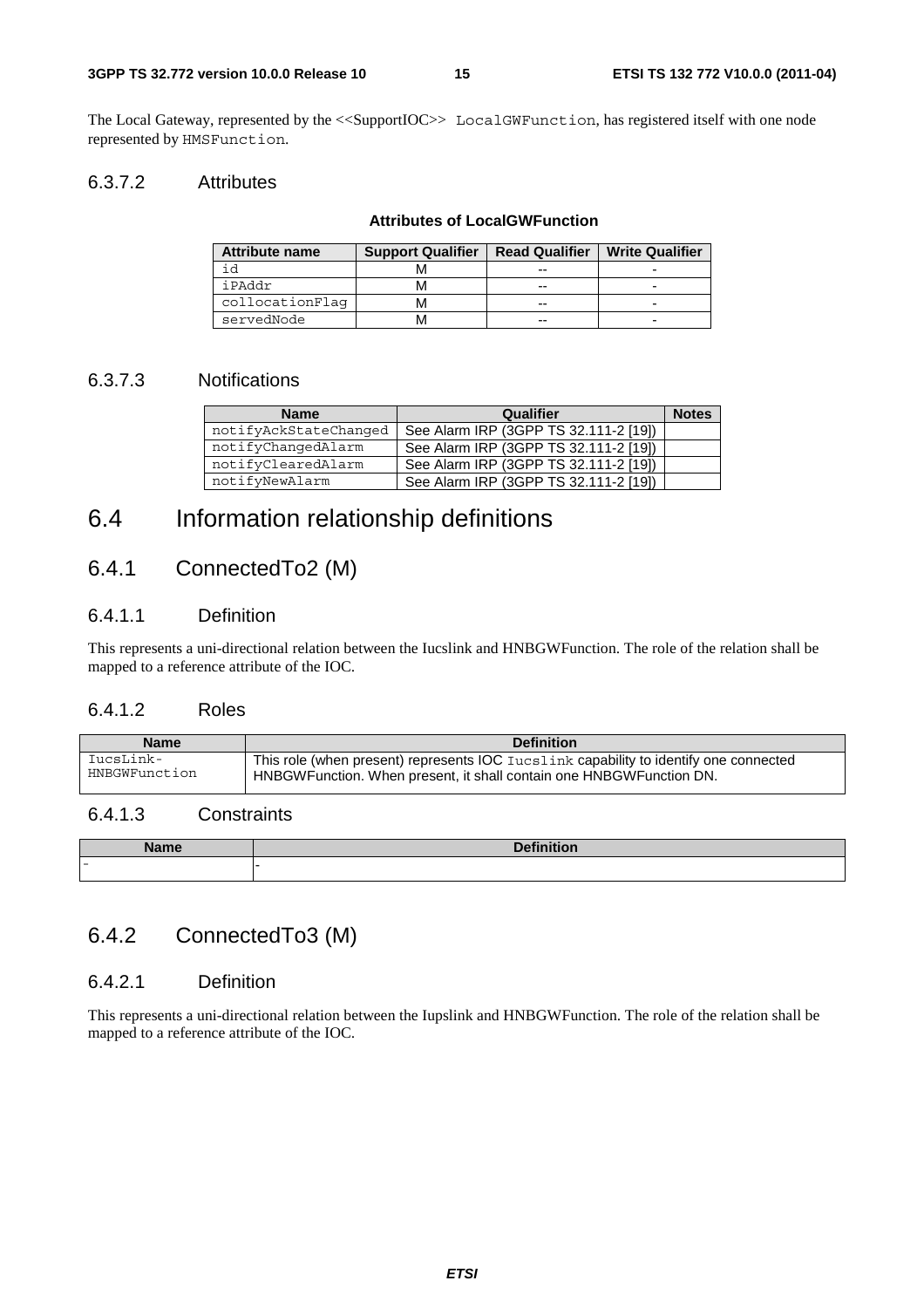#### 6.4.2.2 Roles

| <b>Name</b>   | <b>Definition</b>                                                                     |
|---------------|---------------------------------------------------------------------------------------|
| IupsLink-     | This role (when present) represents IOC Iupslink capability to identify one connected |
| HNBGWFunction | HNBGWFunction. When present, it shall contain one HNBGWFunction DN.                   |

### 6.4.2.3 Constraints

| <b>Name</b> | <b>Definition</b><br>--- |
|-------------|--------------------------|
| $\sim$      | . .                      |

### 6.4.3 ConnectedTo4 (M)

#### 6.4.3.1 Definition

This represents a uni-directional relation between the Iubclink and HNBGWFunction. The role of the relation shall be mapped to a reference attribute of the IOC.

#### 6.4.3.2 Roles

| <b>Name</b>   | <b>Definition</b>                                                                     |
|---------------|---------------------------------------------------------------------------------------|
| IubcLink-     | This role (when present) represents IOC Iubclink capability to identify one connected |
| HNBGWFunction | HNBGWFunction. When present, it shall contain one HNBGWFunction DN.                   |

#### 6.4.3.3 Constraints

| <b>N</b> I – – – – | $R_{\alpha}$ finiti. |
|--------------------|----------------------|
| ше                 | --                   |
| $\sim$             |                      |

### 6.4.4 ServesNode (O)

#### 6.4.4.1 Definition

This unidirectional association represents the relation between a Local GW and served HNB instances.

#### 6.4.4.2 Roles

| <b>Name</b>                                                                     | <b>Definition</b> |  |  |  |  |  |  |  |  |  |
|---------------------------------------------------------------------------------|-------------------|--|--|--|--|--|--|--|--|--|
| ServedNode This role represents the HNB instance served by a Local GW instance. |                   |  |  |  |  |  |  |  |  |  |
|                                                                                 |                   |  |  |  |  |  |  |  |  |  |

#### 6.4.4.3 Constraints

| $\sim$ |  |  |  |  |  |  |
|--------|--|--|--|--|--|--|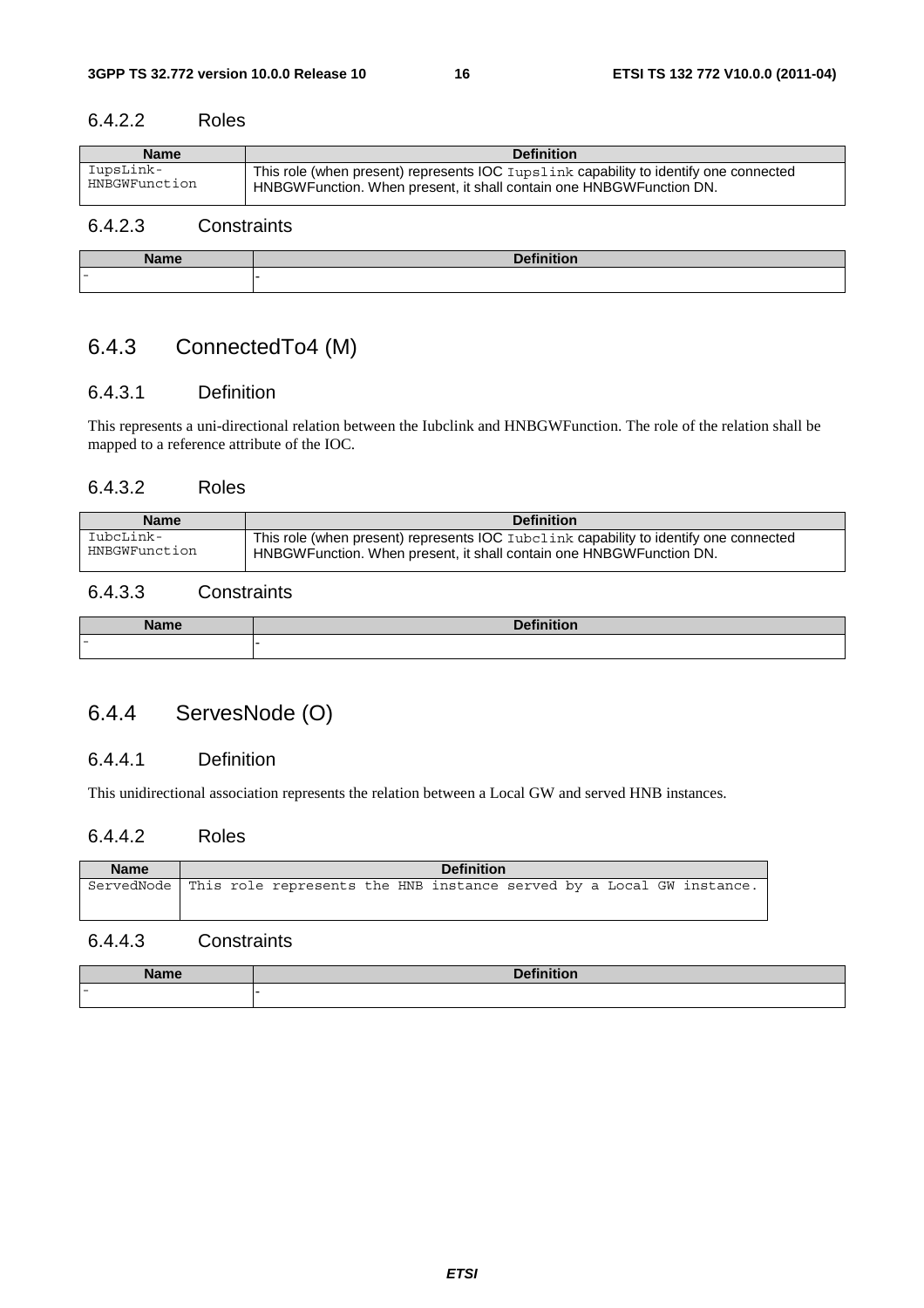# 6.5 Information attribute definitions

# 6.5.1 Definition and legal values

Table 6.5.1.1 defines the attributes that are present in several Information Object Classes (IOCs) of the present document.

| Table 6.5.1.1: Attributes definitions and legal values |  |  |  |  |  |
|--------------------------------------------------------|--|--|--|--|--|
|--------------------------------------------------------|--|--|--|--|--|

| <b>Attribute Name</b>   | <b>Definition</b>                                                                                                                                                                                                                                                                                                                                                                        | <b>Legal Values</b>                                                       |
|-------------------------|------------------------------------------------------------------------------------------------------------------------------------------------------------------------------------------------------------------------------------------------------------------------------------------------------------------------------------------------------------------------------------------|---------------------------------------------------------------------------|
| id                      | An attribute whose 'name+value' can be used<br>as an RDN when naming an instance of the<br>IOC.<br>This RDN uniquely identifies the object instance<br>within the scope of its containing (parent) object<br>instance.                                                                                                                                                                   |                                                                           |
| hnbGwId                 | Unique HNB GW ID. Ref. 3GPP TS 25.467 [4]<br>specifies that HNB GW acts as a RNC to the<br>existing core network using existing lu interface.                                                                                                                                                                                                                                            | See "RNC-ID" in Ref.<br>3GPP TS 23.002 [12]<br>and 3GPP TS 25.413<br>[13] |
| iPConfigInfo            | The IP address, subnetwork mask, default<br>gateway for HNB GW (Ref. IETF RFC 4293<br>$[14]$ .                                                                                                                                                                                                                                                                                           |                                                                           |
| maxNbrHNBRegistere<br>d | Maximum number of registered HNB means<br>maximum number of HNB allowed to be<br>registered.                                                                                                                                                                                                                                                                                             |                                                                           |
| maxPacketCapabilit<br>У | The HNB GW's ability of forwarding packets,<br>such as maximum number of forwarded packets<br>per second.                                                                                                                                                                                                                                                                                |                                                                           |
| sCTPAssocLocalAddr      | The local port and IP address of SCTP<br>association (See RFC3873 [15]).                                                                                                                                                                                                                                                                                                                 |                                                                           |
| sCTPAssocRemoteAdd<br>r | The remote port and IP address of SCTP<br>association (See RFC3873 [15]).                                                                                                                                                                                                                                                                                                                |                                                                           |
| farEndEntity            | The value of this attribute shall be the<br>Distinguished Name of the far end network<br>entity to which the reference point is related.<br>As an example, with EP Iucs, if the instance of<br>EP Iucs is contained by one RncFunction<br>instance, the farEndEntity is the<br>Distinguished Name of the<br>MscServerFunction instance to which this<br>lucs reference point is related. |                                                                           |
| farEndNeIpAddr          | The IP address(s) of the far end network entity<br>to which the reference point is related. This is an<br>IPv4 or an IPv6 address.                                                                                                                                                                                                                                                       |                                                                           |
| configuration           | It is a location of a data set. The data set is a set of<br>HNB attributes (with values) needed to be loaded<br>into the HNB.<br>The data set does not contain all configuration data<br>needed for a device to operate. Some configuration<br>parameters are autonomously and dynamically<br>calculated by the serving HMS.                                                             |                                                                           |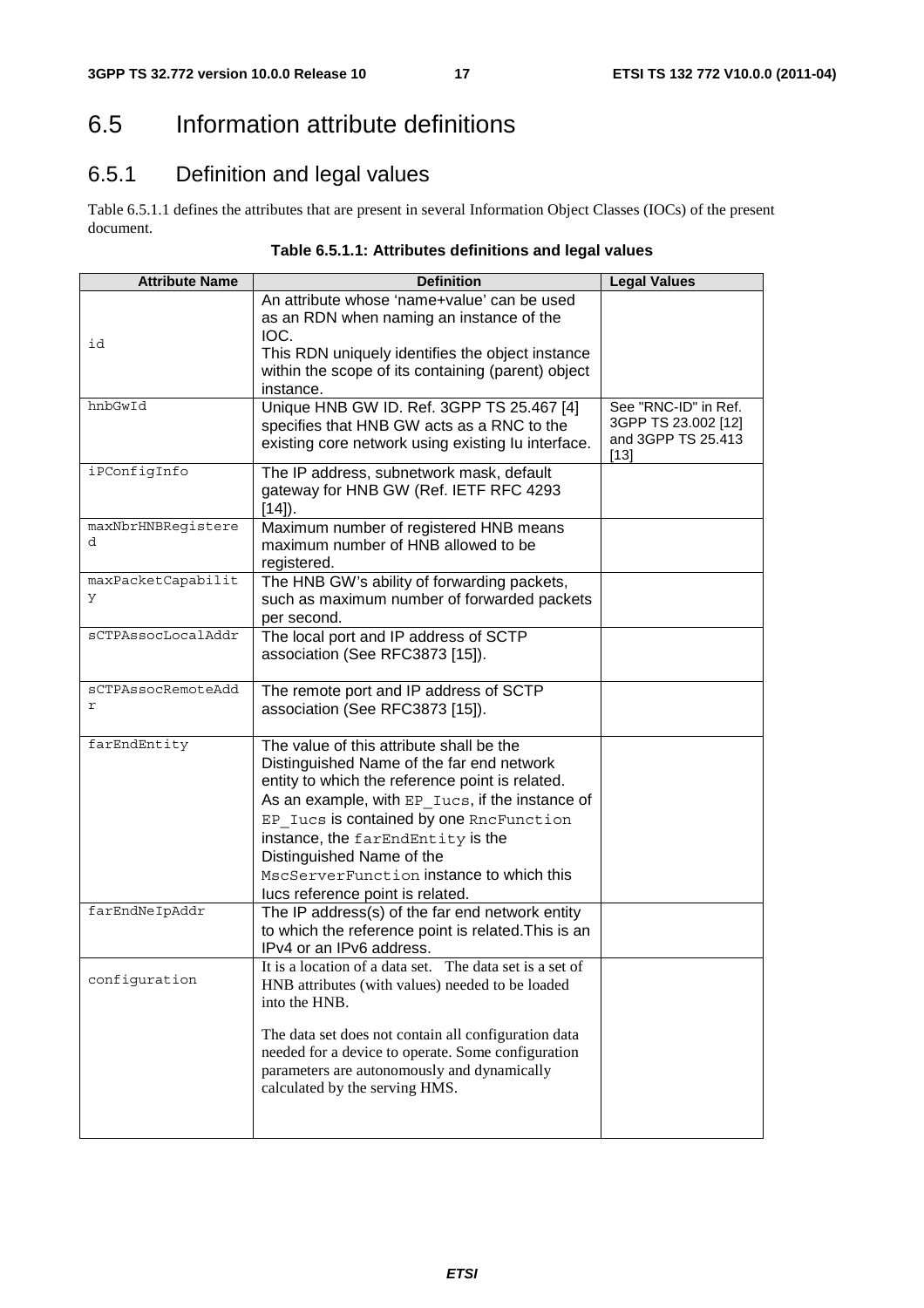| criterion           | It is a criterion that determines if a HNB should or<br>should not be loaded with a particular<br>configuration.<br>The syntax and semantics of criterion is vendor-<br>specific.<br>Example 1:<br>The syntax and semantics can be "If the HNB ID"<br>range is between ABC and DEF then APPLY the<br>related configuration".<br>Example 2:<br>The syntax is a list of strings where each string is<br>an "attribute $==$ value" pair. An attribute<br>represents a TR-196 parameter. Its value is the<br>corresponding attribute value.<br>The semantics is "if all pairs found in<br>criterion are also found in the home devices,<br>then the determination is positive in that the<br>home device should be loaded with information<br>of the data set identified by configuration;<br>else not". |                                                      |
|---------------------|------------------------------------------------------------------------------------------------------------------------------------------------------------------------------------------------------------------------------------------------------------------------------------------------------------------------------------------------------------------------------------------------------------------------------------------------------------------------------------------------------------------------------------------------------------------------------------------------------------------------------------------------------------------------------------------------------------------------------------------------------------------------------------------------------|------------------------------------------------------|
| iPAddr              | The IP address(s) assigned for the Local Gateway.                                                                                                                                                                                                                                                                                                                                                                                                                                                                                                                                                                                                                                                                                                                                                    |                                                      |
| collocationFla<br>g | This attribute indicates whether the local gateway is<br>collocated with the HNB or HeNB that it serves (see<br>ServedNode relation in 6.2.1 UML class diagram) or<br>not.                                                                                                                                                                                                                                                                                                                                                                                                                                                                                                                                                                                                                           | Legal values are:<br>collocated, not-<br>collocated. |
| servedNode          | This attribute contains the DN of a HNB or HeNB<br>that is being served (see ServedNode relation in<br>6.2.1 UML class diagram).                                                                                                                                                                                                                                                                                                                                                                                                                                                                                                                                                                                                                                                                     |                                                      |

### 6.5.2 Constraints

None.

# 6.6 Common Notifications

| <b>Name</b>                | Qualifier                             | <b>Notes</b> |
|----------------------------|---------------------------------------|--------------|
| notifyAckStateChanged      | See Alarm IRP (3GPP TS 32.111-2 [19]) |              |
| notifyAttributeValueChange |                                       |              |
| notifyChangedAlarm         | See Alarm IRP (3GPP TS 32.111-2 [19]) |              |
| notifyClearedAlarm         | See Alarm IRP (3GPP TS 32.111-2 [19]) |              |
| notifyNewAlarm             | See Alarm IRP (3GPP TS 32.111-2 [19]) |              |
| notifyObjectCreation       |                                       |              |
| notifyObjectDeletion       |                                       |              |
| notifyComments             | See Alarm IRP (3GPP TS 32.111-2 [19]) |              |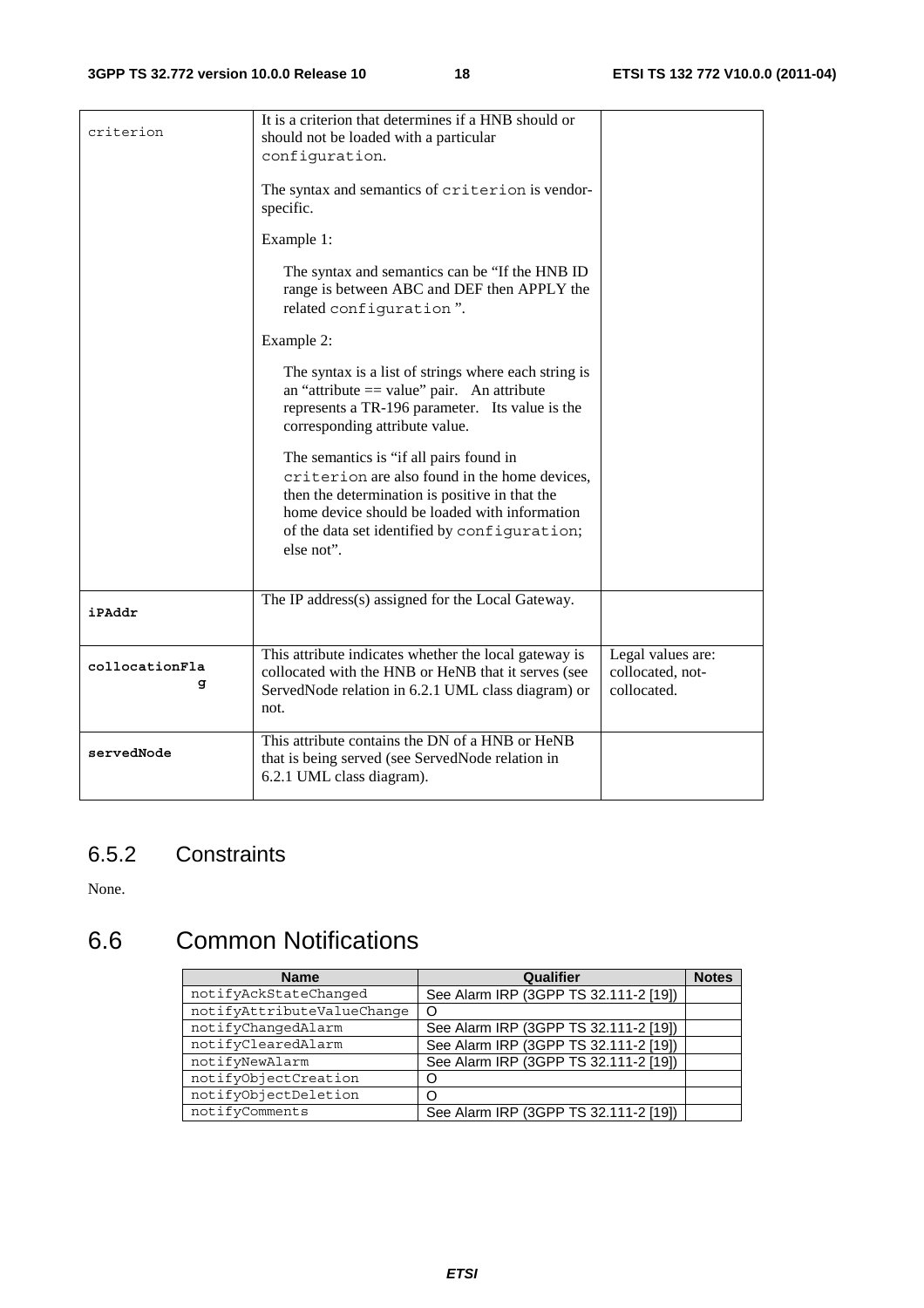# Annex A (informative): Change history

| <b>Change history</b> |      |                      |   |               |                                      |         |            |
|-----------------------|------|----------------------|---|---------------|--------------------------------------|---------|------------|
| <b>Date</b>           | TSG# | <b>ITSG Doc. ICR</b> |   |               | <b>Rev Subject/Comment</b>           | lOld    | <b>New</b> |
| Sep 2009 SA-45        |      | $SP-090549$ $-$      |   | $\sim$ $\sim$ | l Presentation to SA for information | $- - -$ | 1.0.0      |
| Mar 2010 SA-47        |      | SP-100060            |   | $\sim$        | Presentation to SA for approval      | 1.0.0   | 2.0.0      |
| Mar 2010 --           |      | $- -$                | . | $\sim$ $\sim$ | Publication of SA approved version   | 2.0.0   | 9.0.0      |
| Mar 2011 SA-51        |      | SP-110099 001        |   | 12            | Add localGWFunction IOC              | 9.0.0   | 10.0.0     |